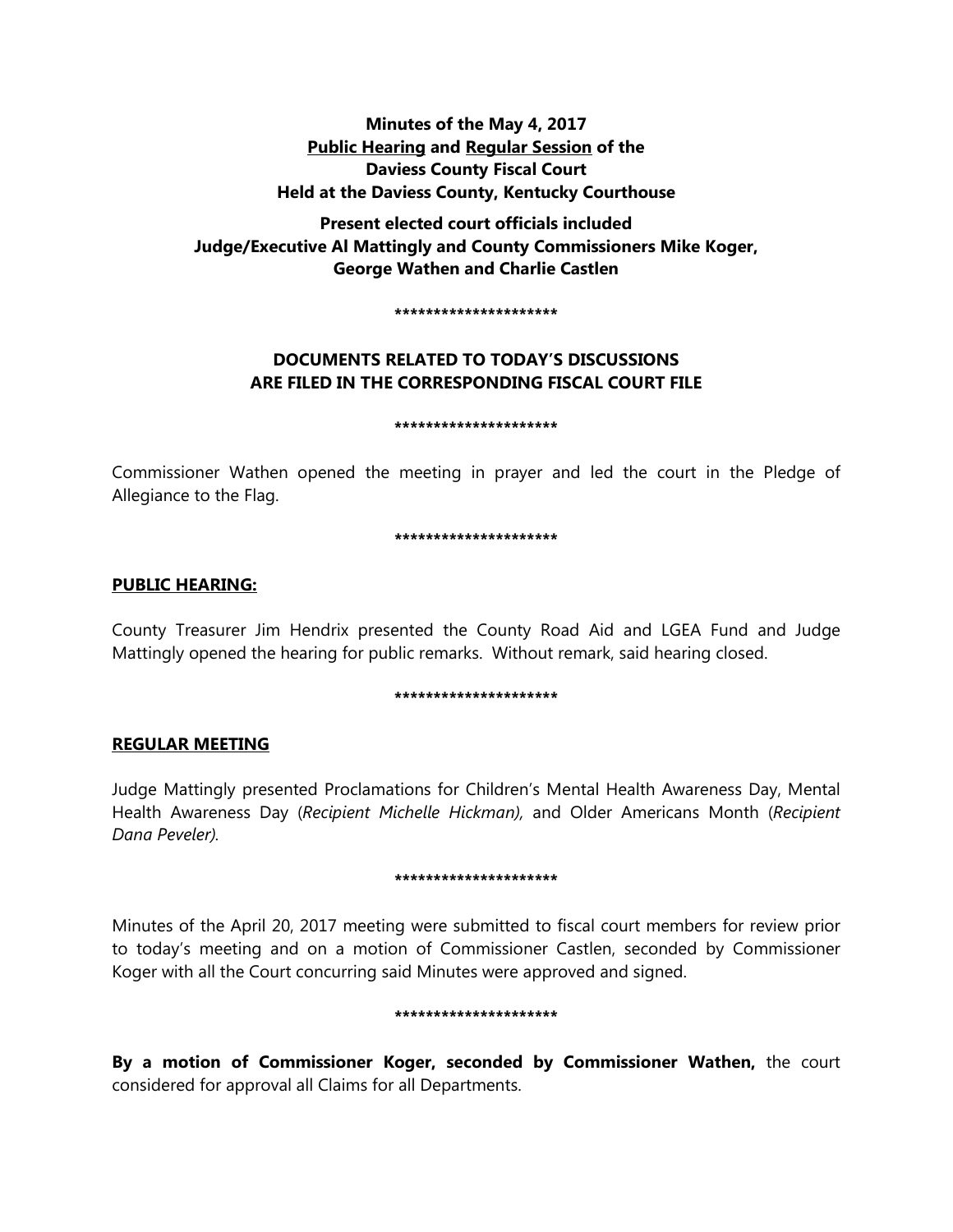**Without further discussion, Judge/Executive Mattingly called for a vote on the motion. All members of the court voted in favor; motion passed.** 

#### **\*\*\*\*\*\*\*\*\*\*\*\*\*\*\*\*\*\*\*\*\***

**By a motion of Commissioner Koger, seconded by Commissioner Wathen,** the court considered for approval of Fund Transfers.

**Without further discussion, Judge/Executive Mattingly called for a vote on the motion. All members of the court voted in favor; motion passed.** 

#### **\*\*\*\*\*\*\*\*\*\*\*\*\*\*\*\*\*\*\*\*\***

**By a motion of Commissioner Koger, seconded by Commissioner Wathen,** the court considered for approval the MOA with DLG for coal severance funding to aid in costs associated with the Friendly Village sewer extension project.

**Without further discussion, Judge/Executive Mattingly called for a vote on the motion. All members of the court voted in favor; motion passed.** 

#### **\*\*\*\*\*\*\*\*\*\*\*\*\*\*\*\*\*\*\*\*\***

**By a motion of Commissioner Wathen, seconded by Commissioner Castlen,** the court considered for approval the Annual Standing Order to Pre-Approve Certain Recurring Expenses during FY 2017/2018.

**Without further discussion, Judge/Executive Mattingly called for a vote on the motion. All members of the court voted in favor; motion passed.** 

#### **\*\*\*\*\*\*\*\*\*\*\*\*\*\*\*\*\*\*\*\*\***

**By a motion of Commissioner Koger, seconded by Commissioner Castlen,** the court considered for approval the Annual Standing Order granting the County Judge/Executive Authority to Sign/Execute Court Approved Documents during FY 2017/2018.

**Without further discussion, Judge/Executive Mattingly called for a vote on the motion. All members of the court voted in favor; motion passed.** 

#### **\*\*\*\*\*\*\*\*\*\*\*\*\*\*\*\*\*\*\*\*\***

**By a motion of Commissioner Wathen, seconded by Commissioner Castlen,** the court considered for approval to Apply for the 2017/2018 Waste Tire Grant.

**Without further discussion, Judge/Executive Mattingly called for a vote on the motion. All members of the court voted in favor; motion passed.** 

#### **\*\*\*\*\*\*\*\*\*\*\*\*\*\*\*\*\*\*\*\*\***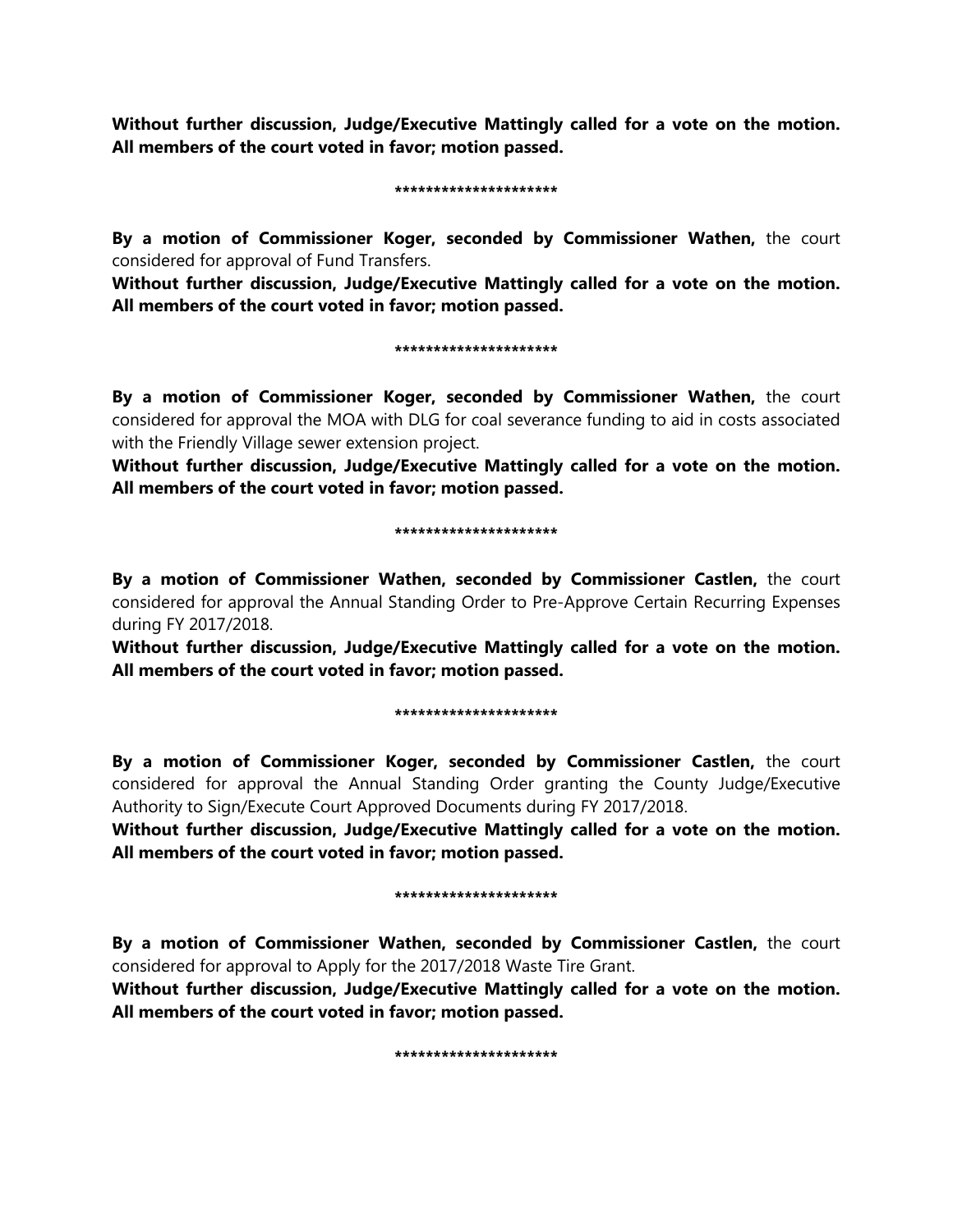**By a motion of Commissioner Castlen, seconded by Commissioner Wathen,** the court considered for approval to Declare Surplus Inventory and include said items in the 2017 County Auction listing.

**Without further discussion, Judge/Executive Mattingly called for a vote on the motion. All members of the court voted in favor; motion passed.** 

### **\*\*\*\*\*\*\*\*\*\*\*\*\*\*\*\*\*\*\*\*\***

**By a motion of Commissioner Koger, seconded by Commissioner Castlen,** the court considered for approval to Award **Bid No. 09-2017:** Detention Center Roof Replacement, Buildings 2 & 3 to Mid-West Roofing for \$276,550.

**Without further discussion, Judge/Executive Mattingly called for a vote on the motion. All members of the court voted in favor; motion passed.** 

### **\*\*\*\*\*\*\*\*\*\*\*\*\*\*\*\*\*\*\*\*\***

**By a motion of Commissioner Wathen, seconded by Commissioner Castlen,** the court considered for approval to Advertise the following **Annual Bids**:

- **Bid No. 10-2017:** Bulk Delivered Fuels
- **Bid No. 11-2017:** Plumbing & HVAC Services
- **Bid No. 12-2017:** Ready-Mix Concrete
- **Bid No. 13-2017:** Electrical Services
- **Bid No. 14-2017:** Culvert Pipe
- **Bid No. 15-2017:** Equipment Rental
- **Bid No. 16-2017:** Crushed Limestone
- **Bid No. 17-2017:** Tire Repair & Maintenance Services

**Without further discussion, Judge/Executive Mattingly called for a vote on the motion. All members of the court voted in favor; motion passed.** 

### **\*\*\*\*\*\*\*\*\*\*\*\*\*\*\*\*\*\*\*\*\***

**By a motion of Commissioner Koger, seconded by Commissioner Castlen,** the court considered for approval to Advertise the following Bids:

- **Bid No. 18-2017:** New Truck Weighing Scales; LF
- **Bid No. 19-2017:** Relocation of Sheriff's Office Radio Equipment; FC

Purchasing Agent Jordan Johnson noted that relocation of the radio equipment is tied to the current rental rate. Once a new location is found and equipment relocated, no rent will be required.

**Without further discussion, Judge/Executive Mattingly called for a vote on the motion. All members of the court voted in favor; motion passed.** 

**\*\*\*\*\*\*\*\*\*\*\*\*\*\*\*\*\*\*\*\*\***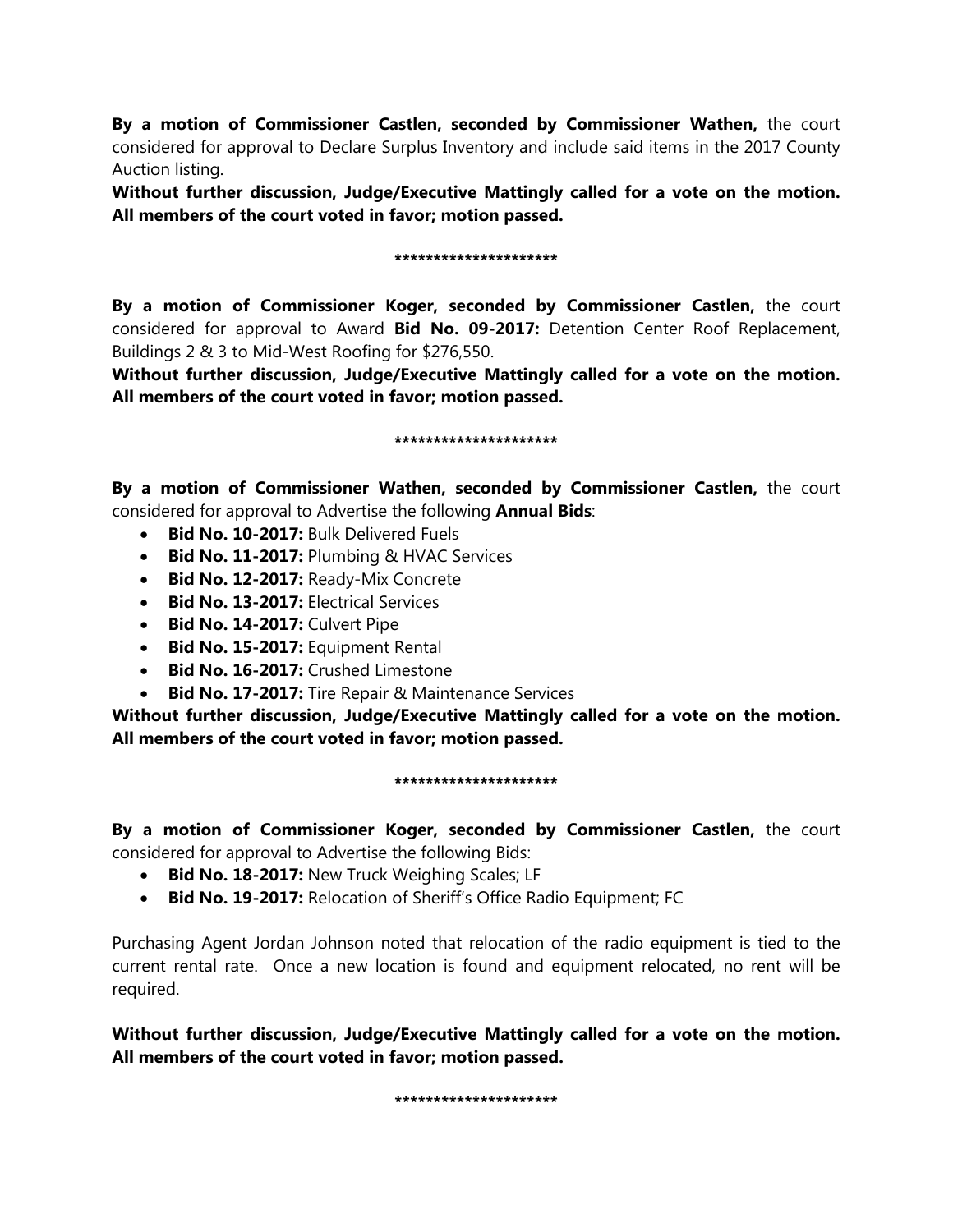**By a motion of Commissioner Wathen, seconded by Commissioner Castlen,** the court considered for approval to Hire Colton P. Lanham as a seasonal laborer in the Department of Public Works effective May 22, 2017.

**Without further discussion, Judge/Executive Mattingly called for a vote on the motion. All members of the court voted in favor; motion passed.** 

#### **\*\*\*\*\*\*\*\*\*\*\*\*\*\*\*\*\*\*\*\*\***

Treasurer Hendrix read the **First Reading of KOC A.92 (2017); 04-2017** – 2017/2018 Daviess Co. Fiscal Court Budget.

## **Comments:**

Treasurer Hendrix noted, this proposed budget incorporates no additional tax rates or revenues, nor is there additional debt.

#### **\*\*\*\*\*\*\*\*\*\*\*\*\*\*\*\*\*\*\*\*\***

## **Comments:**

Judge Mattingly stated, "State law now allows local governments to write their own alcohol laws. In response to the city's newly enacted ordinance allowing Sunday liquor sales within the corporate limits of the city, I have ask the County Attorney's office to prepare a similar county ordinance for the court to consider. This was preceded by many requests, primarily from businesses operating outside the city limits, to help ensure the same level of competiveness with businesses located inside the city limits." The first reading of this proposed ordinance should be on May 23, 2017.

Mark Vessels, prior owner of a Whitesville Mini-Mart supports aligning ordinances.

Even Stevens Neighborhood Market owner Steve Fulkerson also supports the alignment.

Judge Mattingly announced the next fiscal court meeting will be May 23, 2017 at noon, which will be followed by a Daviess County Public Improvement Corp. meeting.

#### **\*\*\*\*\*\*\*\*\*\*\*\*\*\*\*\*\*\*\*\*\***

# **Without objection, Judge/Executive Mattingly adjourned the meeting. SO ORDERED THAT COURT STAND ADJOURNED.**

Judge/Executive: Ulman Fry Commissioner: Nach Can Commissioner: Storge Wathen Commissioner: Mi